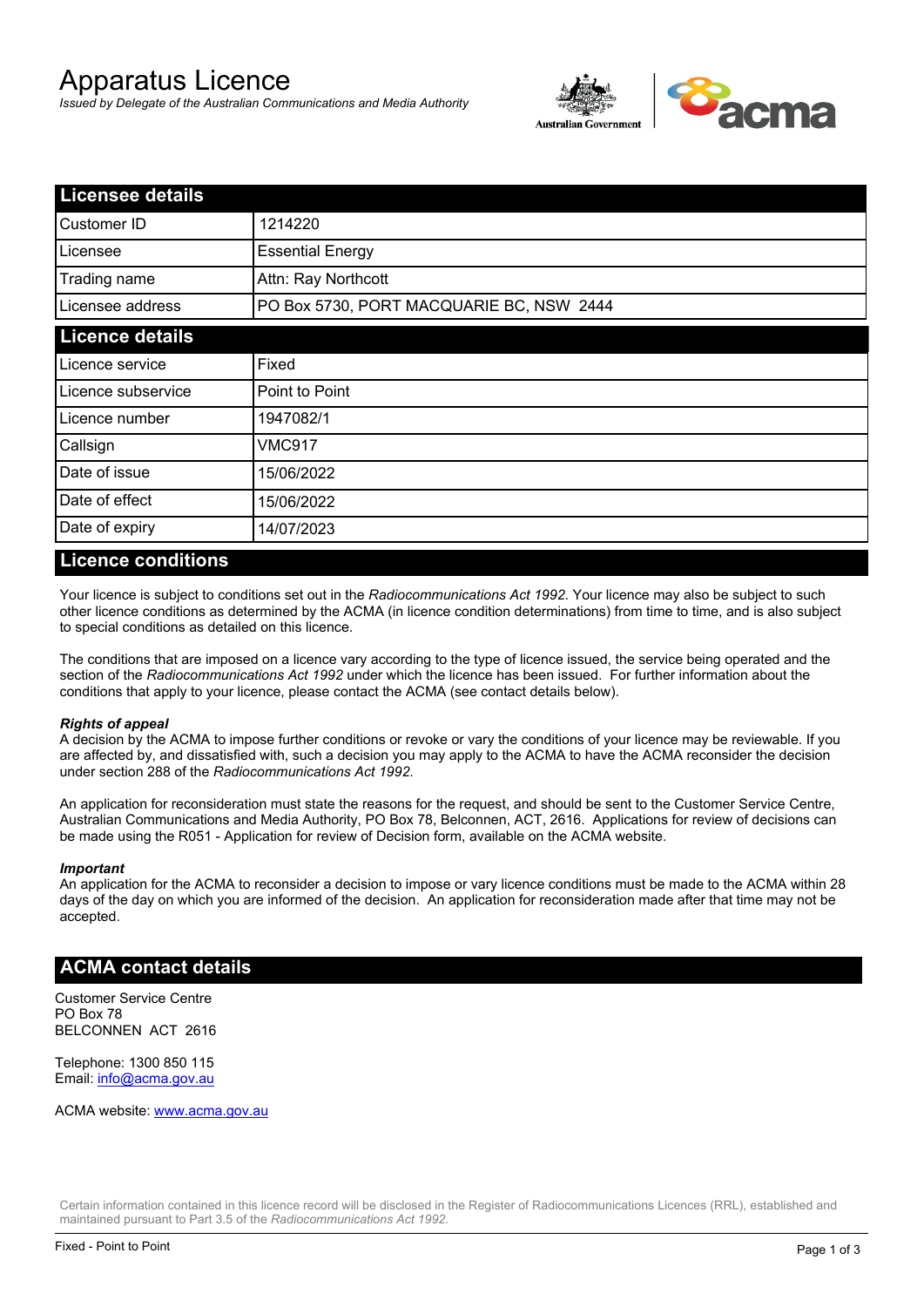# **Advisory Notes applying to licence no.: 1947082/1**

Conditions applicable to the operation of Point to Point station(s) authorised under this licence can be found in the Radiocommunications Licence Conditions (Apparatus Licence) Determination and the Radiocommunications Licence Conditions (Fixed Licence) Determination, the 'fixed licence lcd'. Copies of these determinations are available from the ACMA and from the ACMA home page (www.acma.gov.au).